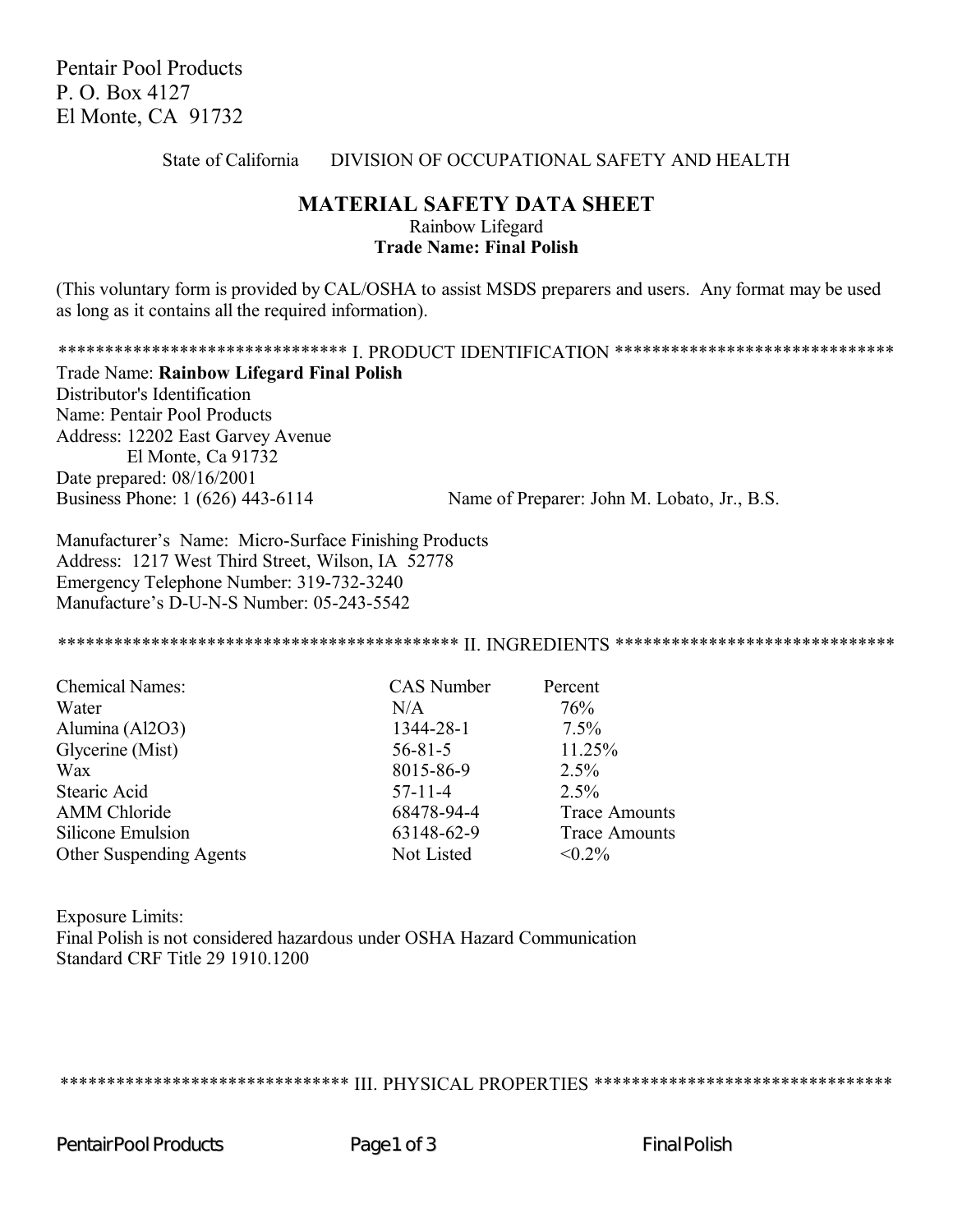Boiling Point  $> 212$ ° Fahrenheit Melting Point: N/A Specific Gravity =  $1.1$ Percent Volatile by Volume  $33\%$  @  $20^{\circ}$  Celsius Solubility in water: Yes Reactivity in water: N/A Appearance & odor: White near odorless cream pH: 7.5-8.4 <u>.</u><br>\*\*\*\*\*\*\*\*\*\*\*\*\*\*\*\*\*\*\*\*\*\*\*\*\*\*\*\*\*\*\*\*\* IV. FIRE AND EXPLOSION \*\*\*\*\*\*\*\*\*\*\*\*\*\*\*\*\*\*\*\*\*\*\*\*\*\*\*\*\*\*\*\*\*\*

Flash Point: N/A (Pensky-Martens closed cup) Flammable Limits in Air: N/A Lower Explosion Limits: N/A Upper Explosion Limits: N/A Autoignition Temperature: N/A

Extinguisher Media: Carbon Dioxide, Dry Chemical, Foam, Waterfog

Stability: stable under normal storage conditions. Conditions to avoid: Freezing cold, heat  $\&$  sunlight, store cool, dark  $\&$  dry. Hazardous Polymerization: will not occur under normal conditions

\*\*\*\*\*\*\*\*\*\*\*\*\*\*\*\*\*\*\*\*\*\*\*\*\*\*\* VI. HEALTH HAZARD INFORMATION \*\*\*\*\*\*\*\*\*\*\*\*\*\*\*\*\*\*\*\*\*\*\*\*\*\*\*

Signs  $&$  symptoms of exposure: Eye & Skin; Primary irritation Chronic - No known effects.

Medical conditions prone to aggravate by exposure: none recognized Primary route(s) of entry: Swallowing, skin contact

Emergency First Aid Procedures: Eye Contact: Flush with water for at least 15 minutes. Skin Contact: Wash with soap and water. If swallowed call physician, may cause gastrointestinal irritation and nausea if ingested. Drink 1-2 glasses of water or milk, consult a physician. **Suspected Cancer Agent?** No: This product's ingredients are not found in the lists below: \_Federal OSHA \_NTP \_IARC \_CAL/OSHA

## \*\*\*\*\*\*\*\*\*\*\*\*\*\*\*\*\*\*\*\*\*\*\* VII. SPILL, LEAK AND DISPOSAL PROCEDURES \*\*\*\*\*\*\*\*\*\*\*\*\*\*\*\*\*\*\*\*\*\*

Store in a cool, dark and dry place.

Steps to be taken in case material is released or spill: flush spill with water.

**PentairPool Products** 

Page2 of 3

**Final Polish**